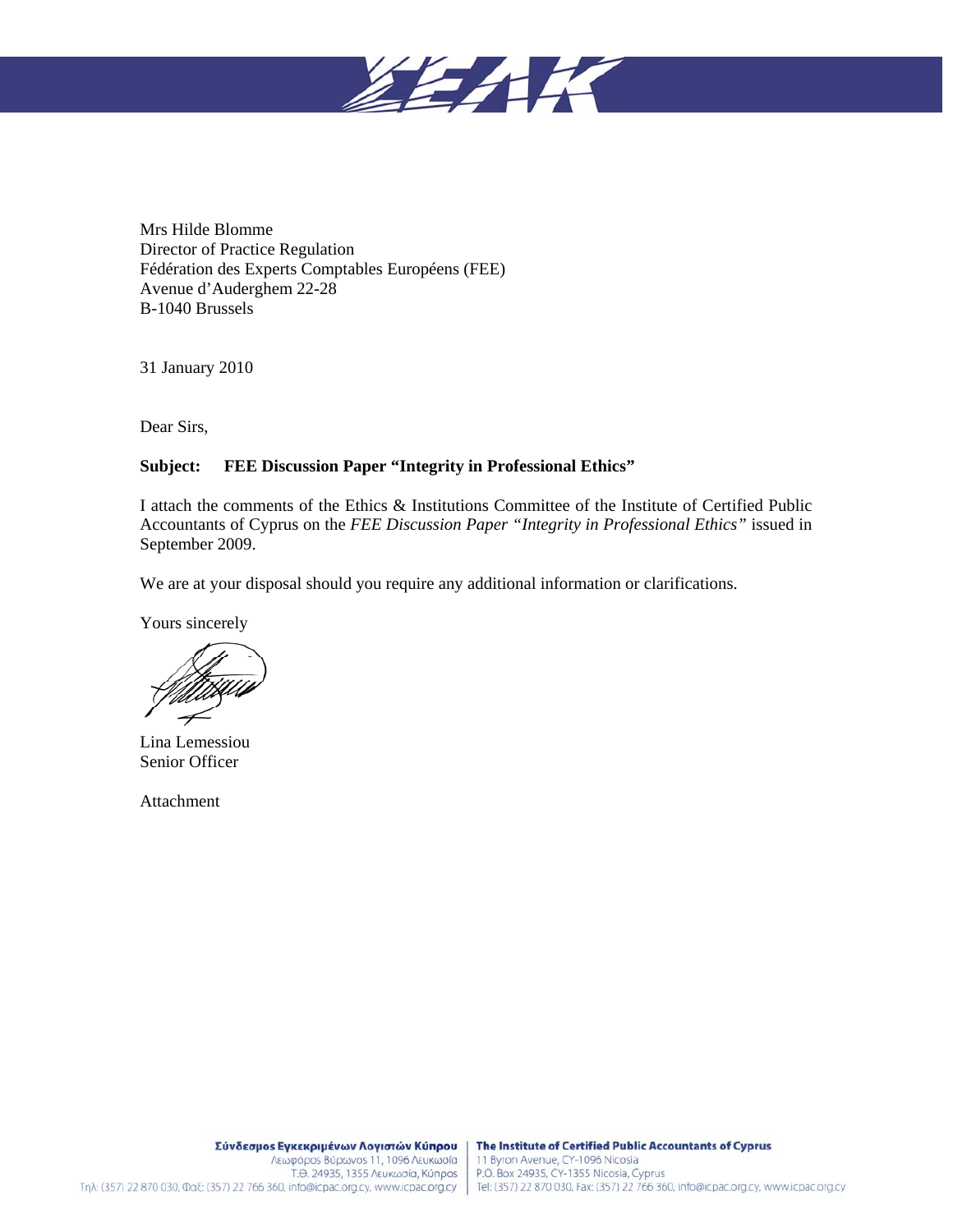

## **From: Ethics & Institutions Committee Institute of Certified Public Accountants of Cyprus Subject: FEE Discussion Paper "Integrity in Professional Ethics", September 2009**

| <b>Replies to invitation to comment</b> |                                                                                                                                                                                                                                                                                                                                                                                                                                                                                                                                                                                                                                                                                                                                                                            |  |
|-----------------------------------------|----------------------------------------------------------------------------------------------------------------------------------------------------------------------------------------------------------------------------------------------------------------------------------------------------------------------------------------------------------------------------------------------------------------------------------------------------------------------------------------------------------------------------------------------------------------------------------------------------------------------------------------------------------------------------------------------------------------------------------------------------------------------------|--|
| <b>Question 1</b>                       | What does integrity mean for you?                                                                                                                                                                                                                                                                                                                                                                                                                                                                                                                                                                                                                                                                                                                                          |  |
|                                         | Comments                                                                                                                                                                                                                                                                                                                                                                                                                                                                                                                                                                                                                                                                                                                                                                   |  |
|                                         | We concur with the meaning of integrity as outlined in section 4 of the Discussion<br>Paper.                                                                                                                                                                                                                                                                                                                                                                                                                                                                                                                                                                                                                                                                               |  |
| Question 2                              | Is integrity the core principle in professional behaviour? If yes, why?                                                                                                                                                                                                                                                                                                                                                                                                                                                                                                                                                                                                                                                                                                    |  |
|                                         | Comments                                                                                                                                                                                                                                                                                                                                                                                                                                                                                                                                                                                                                                                                                                                                                                   |  |
|                                         | We share FEE's belief as stated in section 2 of the Discussion Paper, that integrity<br>is the core principal of the IFAC Code as without integrity no professional activity<br>can be relied upon. In view of the fact that integrity as a concept has to do with<br>perceived consistency of actions, values, methods, measures, principles,<br>expectations and outcome, people use it as a holistic concept for judging the<br>reliability of professional activity, or see it as the quality of having a sense of<br>honesty and truthfulness in regard to the motivations for one's actions. Whilst<br>integrity is one of the five fundamental principles that professional accountants<br>must adhere to, we believe that it is one of the most important virtues. |  |
| <b>Question 3</b>                       | What are the threats to ethical behaviour?                                                                                                                                                                                                                                                                                                                                                                                                                                                                                                                                                                                                                                                                                                                                 |  |
|                                         | Comments                                                                                                                                                                                                                                                                                                                                                                                                                                                                                                                                                                                                                                                                                                                                                                   |  |
|                                         | The three main threats to ethical behaviour are:<br>(i) The corrupt and unethical behaviour of the general community and<br>politicians.<br>(ii) Personal financial difficulties which may lead people to pursue unethical<br>means to satisfy their needs.<br>(iii) An educational system that does not promote the correct ethical values to<br>future generations.                                                                                                                                                                                                                                                                                                                                                                                                      |  |
| Question 4                              | How do these threats change as the economic climate changes?                                                                                                                                                                                                                                                                                                                                                                                                                                                                                                                                                                                                                                                                                                               |  |
|                                         | <u>Comments</u>                                                                                                                                                                                                                                                                                                                                                                                                                                                                                                                                                                                                                                                                                                                                                            |  |
|                                         | The threats would logically become more significant as the economic climate<br>worsens, and less significant during periods of financial prosperity. Of course<br>there will always be people who during periods of prosperity may loose focus on<br>moral values.                                                                                                                                                                                                                                                                                                                                                                                                                                                                                                         |  |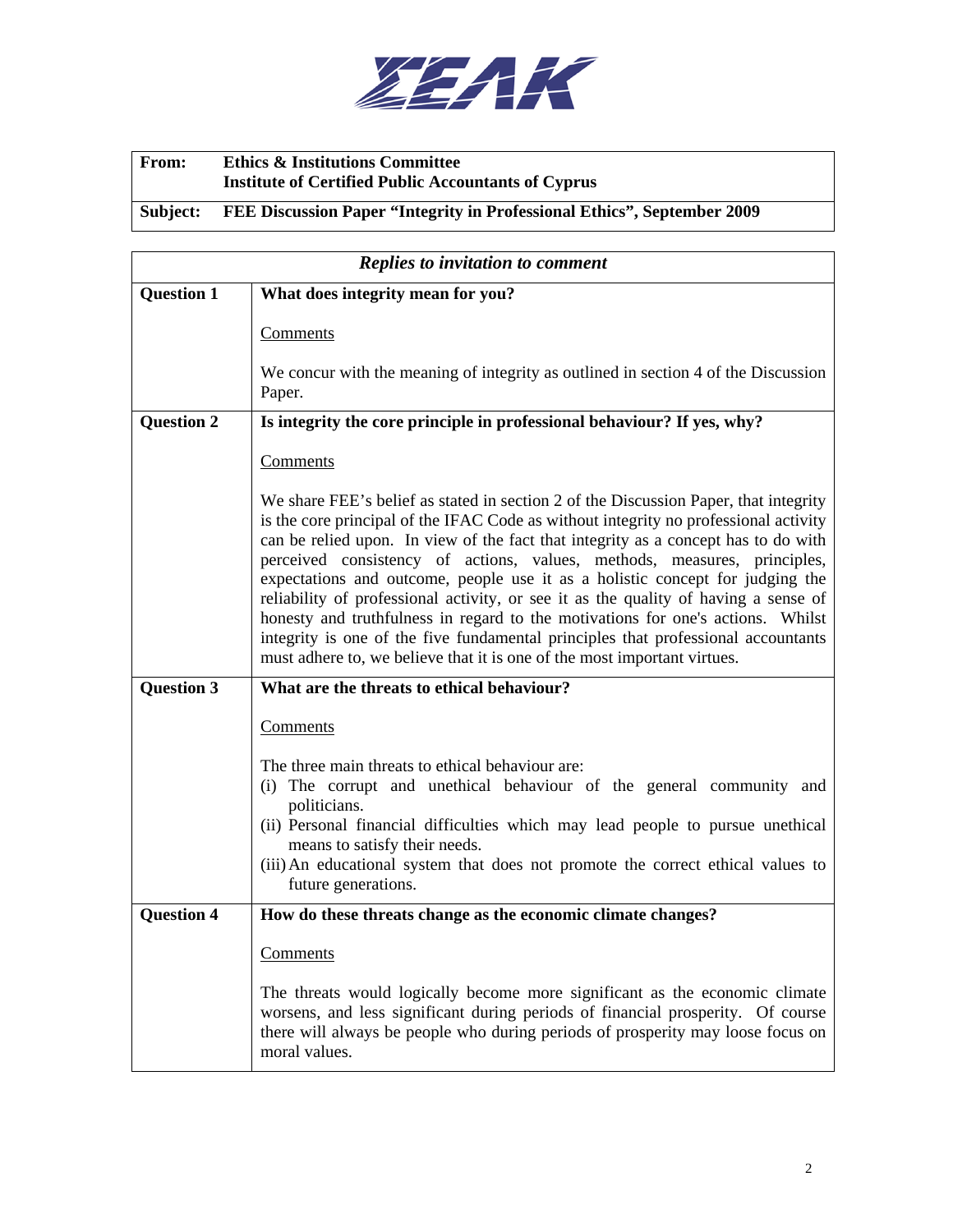

| <b>Question 5</b> | How is integrity instilled in your audit firm or your organisation? Does it<br>always work? How could it be improved?                                                                                                                                                                                                                                                                                                                                                                                                                                                                                                                                                                                                                                                                                                                                                                 |
|-------------------|---------------------------------------------------------------------------------------------------------------------------------------------------------------------------------------------------------------------------------------------------------------------------------------------------------------------------------------------------------------------------------------------------------------------------------------------------------------------------------------------------------------------------------------------------------------------------------------------------------------------------------------------------------------------------------------------------------------------------------------------------------------------------------------------------------------------------------------------------------------------------------------|
|                   | <b>Comments</b>                                                                                                                                                                                                                                                                                                                                                                                                                                                                                                                                                                                                                                                                                                                                                                                                                                                                       |
|                   | Replies of a sample from within the members of the ICPAC Ethics $\&$ Institutions<br>Committee are set out below. As a general comment we note that instilling<br>integrity in any firm or organisation is an ongoing process and improvement can<br>be achieved through having specific guidance in place, the continuous raising of<br>awareness and the application of sanctions against individuals upon default.                                                                                                                                                                                                                                                                                                                                                                                                                                                                 |
|                   | $(a)$ Audit firm<br>Integrity is instilled in our audit firm in a number of ways including the                                                                                                                                                                                                                                                                                                                                                                                                                                                                                                                                                                                                                                                                                                                                                                                        |
|                   | following:<br>Tone at the top $-$ Top management (partners, directors and senior<br>managers) instill integrity and are expected to instill integrity through the<br>way they act and behave. They are expected to both act and "be seen" to<br>act with integrity. A culture of no discounts to acting with integrity exists<br>irrespective of particular circumstances.<br>Following specific rules and regulations.<br>٠<br>Training / courses.                                                                                                                                                                                                                                                                                                                                                                                                                                   |
|                   | Code of conduct booklet.                                                                                                                                                                                                                                                                                                                                                                                                                                                                                                                                                                                                                                                                                                                                                                                                                                                              |
|                   | Code of conduct responsible partner.                                                                                                                                                                                                                                                                                                                                                                                                                                                                                                                                                                                                                                                                                                                                                                                                                                                  |
|                   | (b) Audit Office of the Republic of Cyprus ("CAO")<br>The behaviour of public servants is governed to a certain extent by the Public<br>Service Law and it is subject to disciplinary procedures. Members of the<br>CAO staff must comply with this Law. However, as the ethical requirements<br>applicable for professional accountants extend beyond general rules for<br>behaviour, the Public Service Law does not constitute a sufficient framework<br>for ethical behaviour with integrity. Therefore, although no absolute rules or<br>values are possible to be defined in this respect, the IFAC Code of Ethics for<br>Professional Accountants could focus more on integrity and the relevant<br>guidance on this fundamental principle could be expanded. Having the<br>appropriate guidance would be an additional tool for instilling integrity within<br>organisations. |
| <b>Question 6</b> | Do readers agree that integrity is actually the core principle and should be<br>highlighted as such, compared with the other fundamental principles<br>referred to in paragraph 2.3? If not, why not?                                                                                                                                                                                                                                                                                                                                                                                                                                                                                                                                                                                                                                                                                 |
|                   | <b>Comments</b>                                                                                                                                                                                                                                                                                                                                                                                                                                                                                                                                                                                                                                                                                                                                                                                                                                                                       |
|                   | Yes, we agree that integrity is actually the core principle and that it should be<br>highlighted as such, compared with the other fundamental principles, since the<br>lack of integrity would have an adverse effect on objectivity, professional<br>competence and due care, confidentiality and professional behaviour. Please refer<br>also to the comments given for Question 2.                                                                                                                                                                                                                                                                                                                                                                                                                                                                                                 |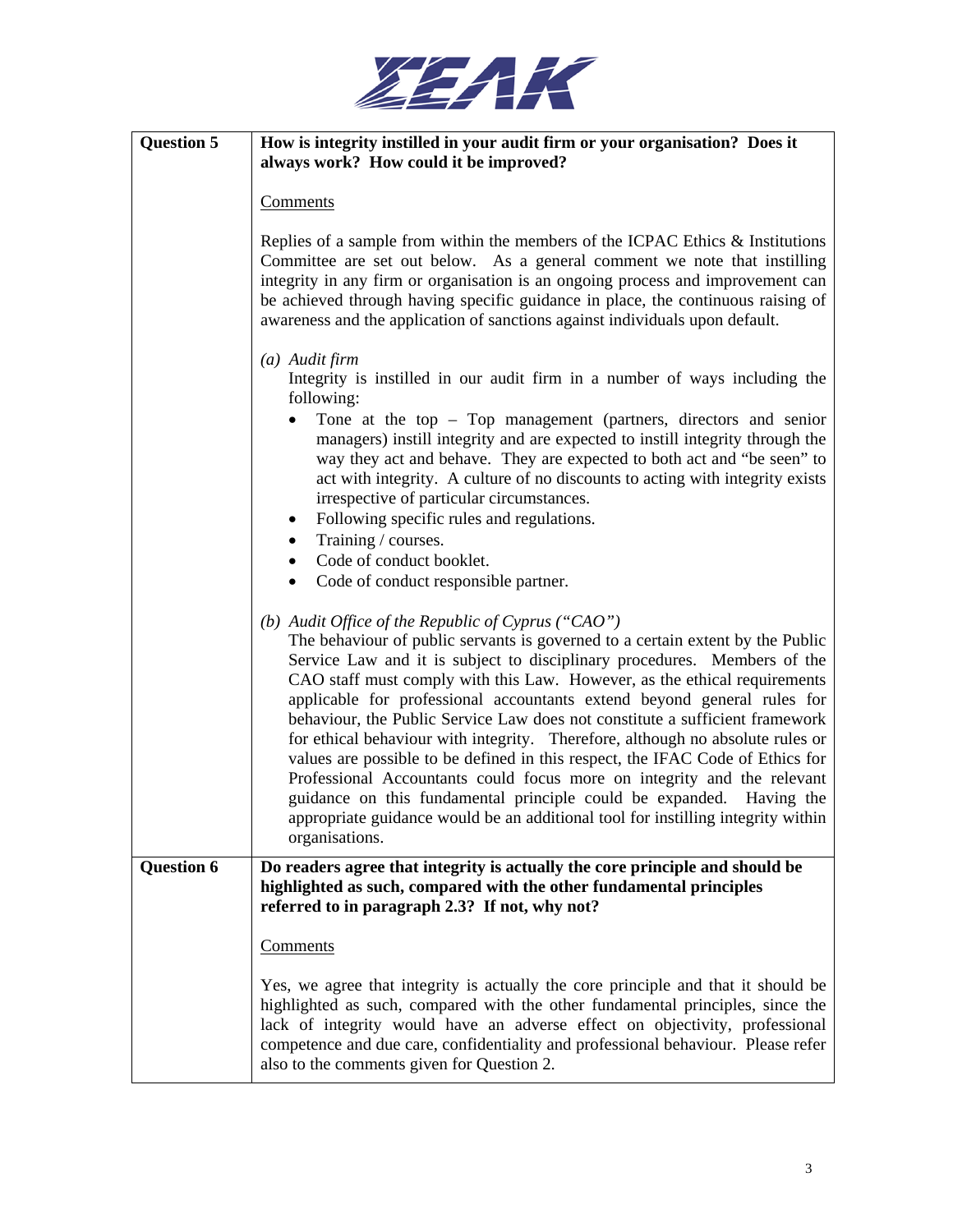

| <b>Question 7</b> | Do the other fundamental principles derive from integrity or are they<br>complementary to it? Please explain your rationale?                                                                                                                                                                                                                                                                                                                                                                                                                                                                                                                                                                           |
|-------------------|--------------------------------------------------------------------------------------------------------------------------------------------------------------------------------------------------------------------------------------------------------------------------------------------------------------------------------------------------------------------------------------------------------------------------------------------------------------------------------------------------------------------------------------------------------------------------------------------------------------------------------------------------------------------------------------------------------|
|                   | <b>Comments</b>                                                                                                                                                                                                                                                                                                                                                                                                                                                                                                                                                                                                                                                                                        |
|                   | As commented for Question 2, integrity is the concept for judging the reliability<br>of professional activity or the quality for honest and truthful motivation for one's<br>actions. It is therefore logical to say that one of the other fundamental principles,<br>namely objectivity, derives from integrity. As far as professional competence and<br>due care is concerned, in view of the fact that it calls for knowledge and expertise,<br>this fundamental principle is considered to be complementary to integrity.<br>Furthermore, confidentiality and professional behaviour are independent qualities<br>which would enhance one's integrity and are also therefore complementary to it. |
| <b>Question 8</b> | From the perspective of professional ethical behaviour, does the quality of<br>the persons' character matter if their actions are consistent with expected<br>standards? Does this have consequences for the disciplinary process?                                                                                                                                                                                                                                                                                                                                                                                                                                                                     |
|                   | Comments                                                                                                                                                                                                                                                                                                                                                                                                                                                                                                                                                                                                                                                                                               |
|                   | The quality of a person's character is directly related to their ethical behaviour<br>and the consistency of their actions with expected standards. It would therefore<br>be difficult to have a case where expected standards are always met by someone<br>of unethical character. Although the principles of professional ethics (more<br>related to one's professional actions and output) may differ from those of personal<br>ethics (more related to one's character), the principles of personal ethics are the<br>first checkpoint in any situation.                                                                                                                                           |
|                   | The disciplinary process should target cases where actions are not consistent with<br>expected standards, without being concerned about the reasoning behind the<br>default, as ethical behaviour and the quality of a person's character may not be the<br>only reasons for the inconsistency.                                                                                                                                                                                                                                                                                                                                                                                                        |
| <b>Question 9</b> | Do readers believe that the perceived integrity of the profession as a whole<br>impacts upon the integrity of individuals within it? Again, does this have<br>consequences for the disciplinary process?                                                                                                                                                                                                                                                                                                                                                                                                                                                                                               |
|                   | <b>Comments</b>                                                                                                                                                                                                                                                                                                                                                                                                                                                                                                                                                                                                                                                                                        |
|                   | Yes, we believe that the perceived integrity of the profession as a whole impacts<br>upon the integrity of individuals within it. This was experienced in recent years<br>following the Enron and WorldCom scandals, which adversly affected the<br>perceived integrity of the profession as a whole and individuals within it alike.                                                                                                                                                                                                                                                                                                                                                                  |
|                   | Disciplinary action should be taken whenever expected standards are not met.<br>The reasoning behind it, whether it is due to lack of integrity or otherwise, should<br>be considered only for corrective action to be taken with regard to improving<br>individuals' values.                                                                                                                                                                                                                                                                                                                                                                                                                          |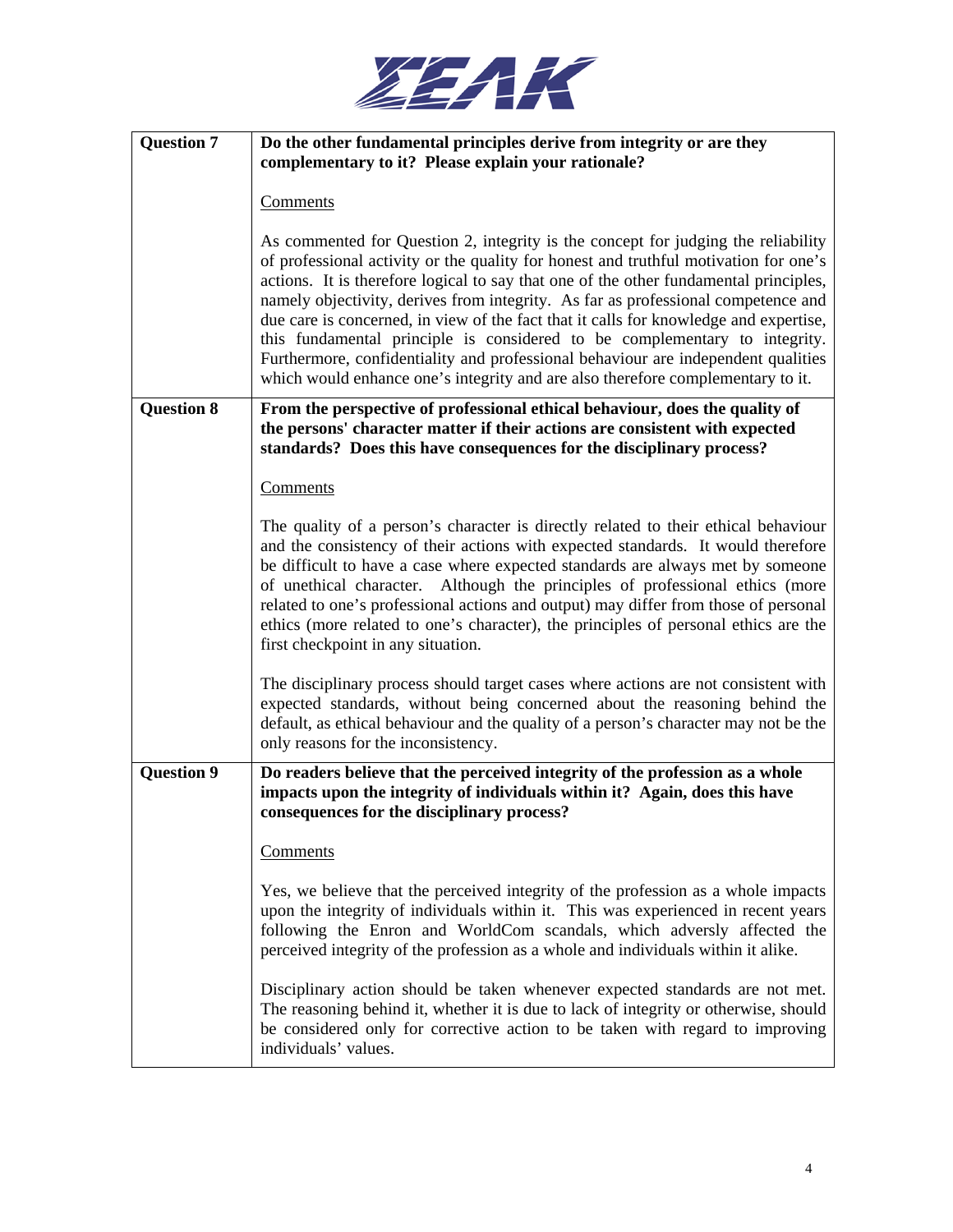

| <b>Question 10</b> | Would it be helpful for codes of ethics of accountancy bodies to include<br>further discussion on integrity? If so, what are the key points that should be                                                                                                                                                                                                                                                                                                                                                                                                                                                                                                                                                                                                                                                                                    |
|--------------------|-----------------------------------------------------------------------------------------------------------------------------------------------------------------------------------------------------------------------------------------------------------------------------------------------------------------------------------------------------------------------------------------------------------------------------------------------------------------------------------------------------------------------------------------------------------------------------------------------------------------------------------------------------------------------------------------------------------------------------------------------------------------------------------------------------------------------------------------------|
|                    | included?                                                                                                                                                                                                                                                                                                                                                                                                                                                                                                                                                                                                                                                                                                                                                                                                                                     |
|                    | <b>Comments</b>                                                                                                                                                                                                                                                                                                                                                                                                                                                                                                                                                                                                                                                                                                                                                                                                                               |
|                    | Referring to the IFAC Code of Ethics, it would indeed be helpful to include<br>further discussion on integrity. The key points that should be included could be<br>along the lines of sections 5.2 to 5.6 of this discussion paper which are<br>descriptive, clear and to the point. Inclusion of examples such as the one included<br>in section 5.6 could also be very helpful for someone to appreciate the right<br>course of action in specific situations. Obviously, examples cannot cover all<br>potential situations but can help in the thinking process that should be followed<br>and in the embodiment of a culture of acting with integrity.                                                                                                                                                                                    |
| <b>Question 11</b> | Should there be greater clarity of the extent to which personal integrity<br>would affect professional integrity, to enhance harmonisation? What sort of<br>personal behaviour should merit professional disciplinary action?                                                                                                                                                                                                                                                                                                                                                                                                                                                                                                                                                                                                                 |
|                    | Comments                                                                                                                                                                                                                                                                                                                                                                                                                                                                                                                                                                                                                                                                                                                                                                                                                                      |
|                    | Integrity is very much directly linked to a person's character and it would<br>therefore be difficult to differentiate between personal and professional integrity.<br>To the extent that this is emphasised in the codes of ethics of accountancy bodies,<br>it should be adequate and there should be no need for more clarity or examples. It<br>would then be up to a disciplinary committee to decide whether in specific<br>circumstances a person's personal behaviour should merit professional<br>disciplinary action, and this would be for cases where the lack of personal<br>integrity would affect, or could be seen to affect, one's professional actions. It<br>would also be up to each professional body to prescribe what is acceptable<br>personal behaviour of its members, so as to accommodate differences in culture. |
| <b>Question 12</b> | Do you agree with the behavioural characteristics discussed in paragraph<br>5.2? If not, please explain what should be changed.                                                                                                                                                                                                                                                                                                                                                                                                                                                                                                                                                                                                                                                                                                               |
|                    | <u>Comments</u>                                                                                                                                                                                                                                                                                                                                                                                                                                                                                                                                                                                                                                                                                                                                                                                                                               |
|                    | Yes – we agree with the behavioural characteristics discussed in paragraph 5.2.                                                                                                                                                                                                                                                                                                                                                                                                                                                                                                                                                                                                                                                                                                                                                               |
| <b>Question 13</b> | Are there further behavioural characteristics that should be expected of<br>someone behaving with integrity in a professional context, other than those<br>listed in paragraph 5.2? If so, what?                                                                                                                                                                                                                                                                                                                                                                                                                                                                                                                                                                                                                                              |
|                    | Comments                                                                                                                                                                                                                                                                                                                                                                                                                                                                                                                                                                                                                                                                                                                                                                                                                                      |
|                    | Other than those listed in paragraph 5.2, a further behavioural characteristic that<br>should be expected of someone behaving with integrity in a professional context<br>would be impartiality.                                                                                                                                                                                                                                                                                                                                                                                                                                                                                                                                                                                                                                              |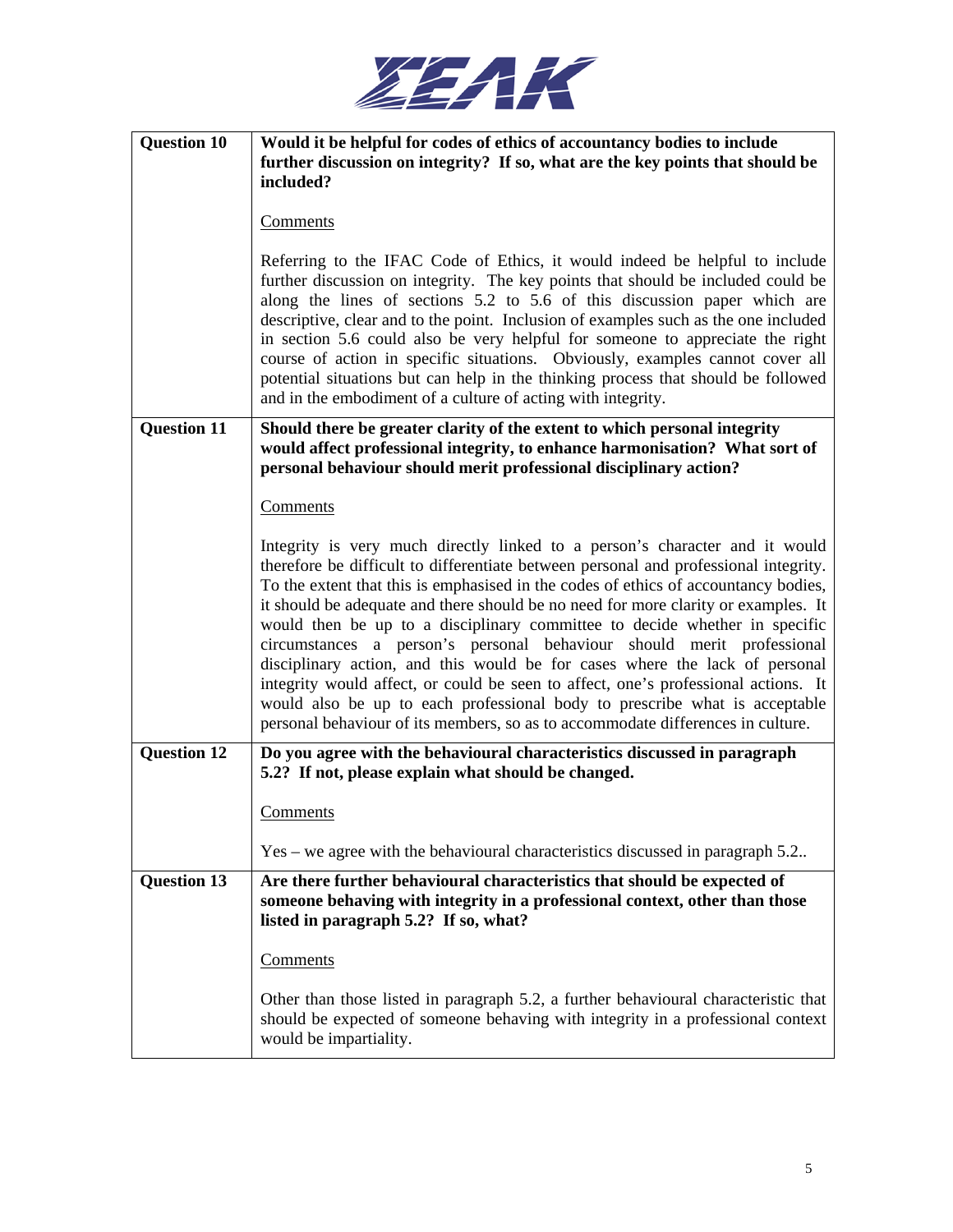

| <b>Question 14</b> | Do readers agree with the indicators discussed in 6.7? Are there others, and<br>if so what?                                                                                                                                                                                                                                                                                                                                                                                                                                                              |
|--------------------|----------------------------------------------------------------------------------------------------------------------------------------------------------------------------------------------------------------------------------------------------------------------------------------------------------------------------------------------------------------------------------------------------------------------------------------------------------------------------------------------------------------------------------------------------------|
|                    | Comments                                                                                                                                                                                                                                                                                                                                                                                                                                                                                                                                                 |
|                    | Yes, we agree with the indicators discussed in 6.7. However, as regards<br>the "people" indicator, an organisation should not only support employees<br>to uphold its ethical values, but it should also assist them to understand and<br>promote ethical values (through training, mentoring, written guidance and<br>regular communication on the subject).                                                                                                                                                                                            |
| <b>Question 15</b> | Do readers agree that organisations should have clear ethical values and that<br>in all but the smallest organisations this will require the organisation to have<br>a code of conduct? If not, please explain your rationale.                                                                                                                                                                                                                                                                                                                           |
|                    | Comments                                                                                                                                                                                                                                                                                                                                                                                                                                                                                                                                                 |
|                    | Yes – we agree that organisations should have clear ethical values, and that in all<br>but the smallest organisations this would require to have a code of conduct.                                                                                                                                                                                                                                                                                                                                                                                      |
|                    | Smaller organisations may not have the resources to prepare a written code of<br>conduct, and in this case the "tone are the top" approach should be appropriate.                                                                                                                                                                                                                                                                                                                                                                                        |
| <b>Question 16</b> | Who should be responsible for ensuring that ethical behaviour is embedded<br>in organisations?                                                                                                                                                                                                                                                                                                                                                                                                                                                           |
|                    | Comments                                                                                                                                                                                                                                                                                                                                                                                                                                                                                                                                                 |
|                    | Top management should be responsible for ensuring that ethical behaviour is<br>embedded in organisations. Even if a specific partner or board member is<br>assigned to be the ethics responsible person within an organisation, the<br>responsibility still lies with the whole of the top management. Where feasible, an<br>ethics committee could be set up, composed and headed by highly respected<br>members from within the staff and management, to assist in the objective of the<br>top management to embed ethical behaviour in organisations. |